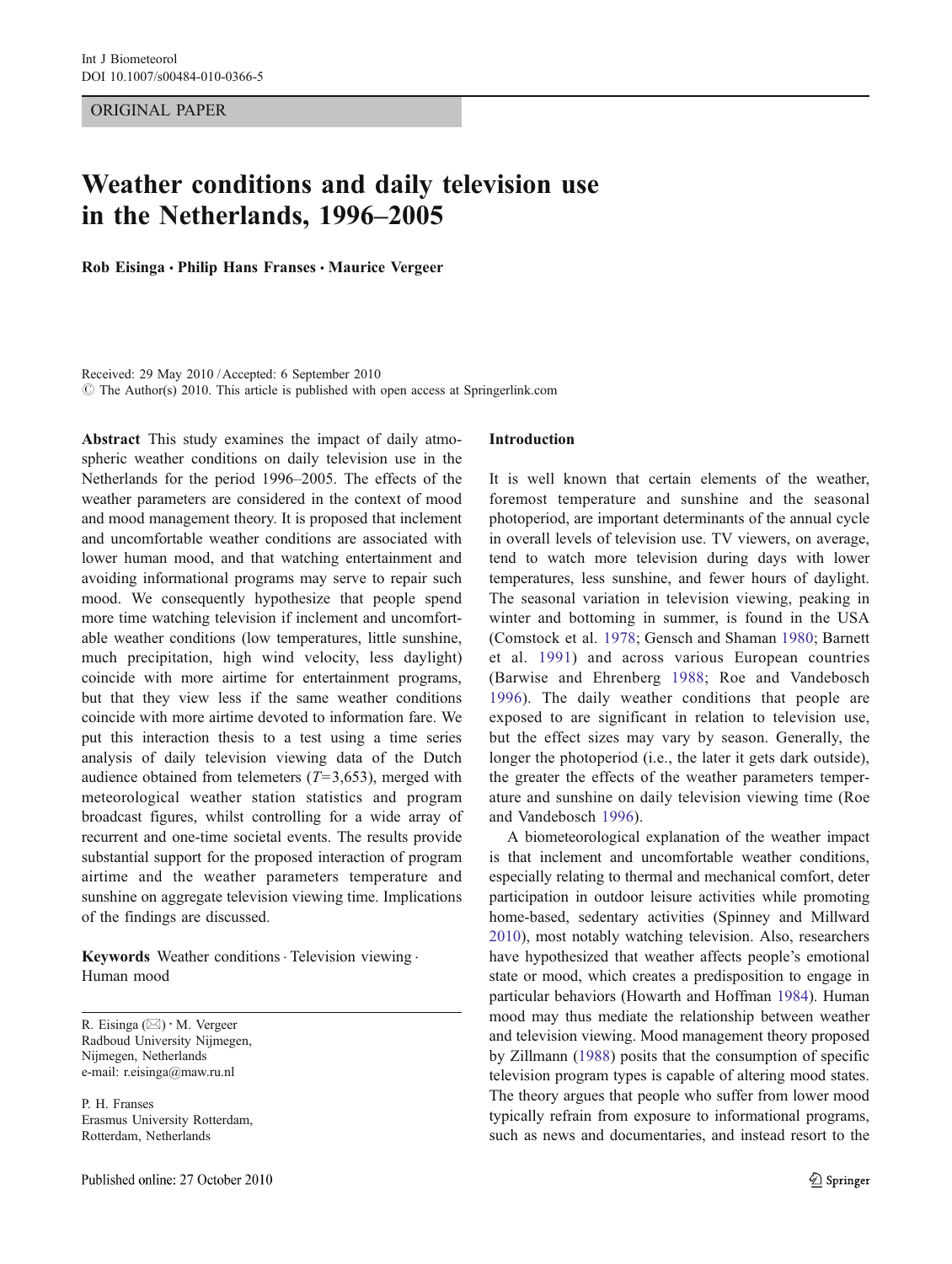consumption of entertainment programs, such as amusement and comedy, to improve their mood (Zillmann [2000](#page-9-0)).

The current study addresses this issue. It examines the simultaneous impact of inclement and uncomfortable weather conditions (low temperatures, little sunshine, much rainfall, strong winds, less daylight) and the broadcast of entertainment and informational type programs on daily television viewing time, using viewing data of the Dutch audience covering the years 1996–2005 ( $T=3,653$ ). The paper conjectures that watching television is not only affected by weather and the programs being broadcast but also by their mutual interplay. It assumes that inclement and uncomfortable weather conditions manifest themselves in lower human moods and that entertainment broadcast may alleviate such moods. We therefore propose that, under inclement and uncomfortable weather conditions, TV viewing time may either increase or decrease depending on the broadcast on television of more entertainment or more informational programs, respectively.

The following section reviews the literature and specifies our hypotheses. The time series data and the model to analyze the data are discussed next. We subsequently present the empirical results and discuss our findings.

#### Theoretical considerations

The seasonal and meteorological nature of television viewing is typically explained by arguing that viewing competes for time with other leisure activities, and that people tend to watch less when the amount of daylight and the weather conditions permit them to be outside and engage in outdoor activities, especially warm weather outof-home activities (Gensch and Shaman [1980](#page-9-0); Gould et al. [1984;](#page-9-0) Roe and Vandebosch [1996](#page-9-0)). Good weather helps people choose activities that they can do outdoors. If the weather conditions are nice, they take the time to go out, participate in outdoor physical activities, visit relatives or be on the go. Inclement and uncomfortable weather conditions in contrast, such as accumulated snow and a cold outside temperature, pose a barrier to leisure activity engagement by negatively influencing mechanical or thermal comfort (Spinney and Millward [2010\)](#page-9-0). While adverse weather conditions pose an opportunity for some specific outdoor activities (e.g., high winds for sailing and temperatures below freezing for ice-dependent sports such as skating), it poses a mechanical barrier for many other outdoor activities and for travel to indoor leisure activities. Inclement and uncomfortable weather reduces the range of recreation and leisure opportunities, physical and social, and can act as a mechanical or perceived barrier for accessibility and mobility to out-of-home leisure opportunities, while promoting home-based and physically passive

leisure activities, such as reading and watching television. The latter is the world's most popular sedentary pastime. On average, individuals in the industrialized world devote more than 3 h a day to traditional TV—more than half their leisure time and more than on any single activity save work and sleep (Kubey and Csikszentmihalyi [2002](#page-9-0)). Thus, the purported annual cycle in television viewing is assumed to be due to by-products of the weather. These by-products are related to diminished opportunities for being outside, including restricted travel opportunities and limited participation in recreational and other outdoor activities.

Weather and changing weather conditions not only affect leisure activity engagement. They are also popularly believed to affect people's emotional state or mood (Persinger [1980;](#page-9-0) Watson [2000](#page-9-0)). Cold, cloudy and rainy days are typically considered to lower human moods whereas warm, sunny and dry days are taken to heighten their mood feelings. For some people, relentless rain and persistent grey skies may be depressive making the day feel long and tiring, especially when they would normally expect to be spending long warm days and evenings outside. Also, some population groups, such as the elderly, can be adversely affected by persistent precipitation, which makes it difficult for them to get out of the house, and can leave them feeling isolated and lonely, which may trigger a lower mood. Hence, inclement and uncomfortable weather is taken to be 'bad' weather, at least for certain activities, and bad weather is considered to make people feel 'bad'.

It should be noted that empirical research on the association between weather and human mood is limited and of mixed results. Several studies reported that mood is responsive to weather fluctuations and that high mood is associated with more sunshine hours (Persinger [1975\)](#page-9-0), high levels of sunlight (Cunningham [1979](#page-9-0); Parrott and Sabini [1990](#page-9-0); Schwarz and Clore [1983\)](#page-9-0), low levels of humidity (Persinger [1975;](#page-9-0) Sanders and Brizzolara [1982](#page-9-0); Howarth and Hoffman [1984\)](#page-9-0), high barometric pressure (Goldstein [1972\)](#page-9-0), and high temperature (Cunningham [1979](#page-9-0); Howarth and Hoffman [1984\)](#page-9-0). Mood sensitivity to weather fluctuations in these studies proves to be modest, however. Also, some studies (e.g., Clark and Watson [1988](#page-9-0); Watson [2000](#page-9-0)) found no significant relationship between mood and any of the assessed weather variables (sunshine, barometric pressure, temperature and precipitation). Recently, Denissen et al. [\(2008\)](#page-9-0) examined the impact of six different daily weather factors (temperature, wind, sunlight, precipitation, air pressure, and length of day) and concluded that the average effect of 'good' weather on positive mood was minimal. Windy, cool, and darker days seemed to have just a slight negative effect on mood, with many people reporting that they felt tired or sluggish. The researchers strained to draw a final conclusion, however, and determined in the end that "people differ in their sensitivity to daily weather changes" (Denissen et al. [2008](#page-9-0), p. 667).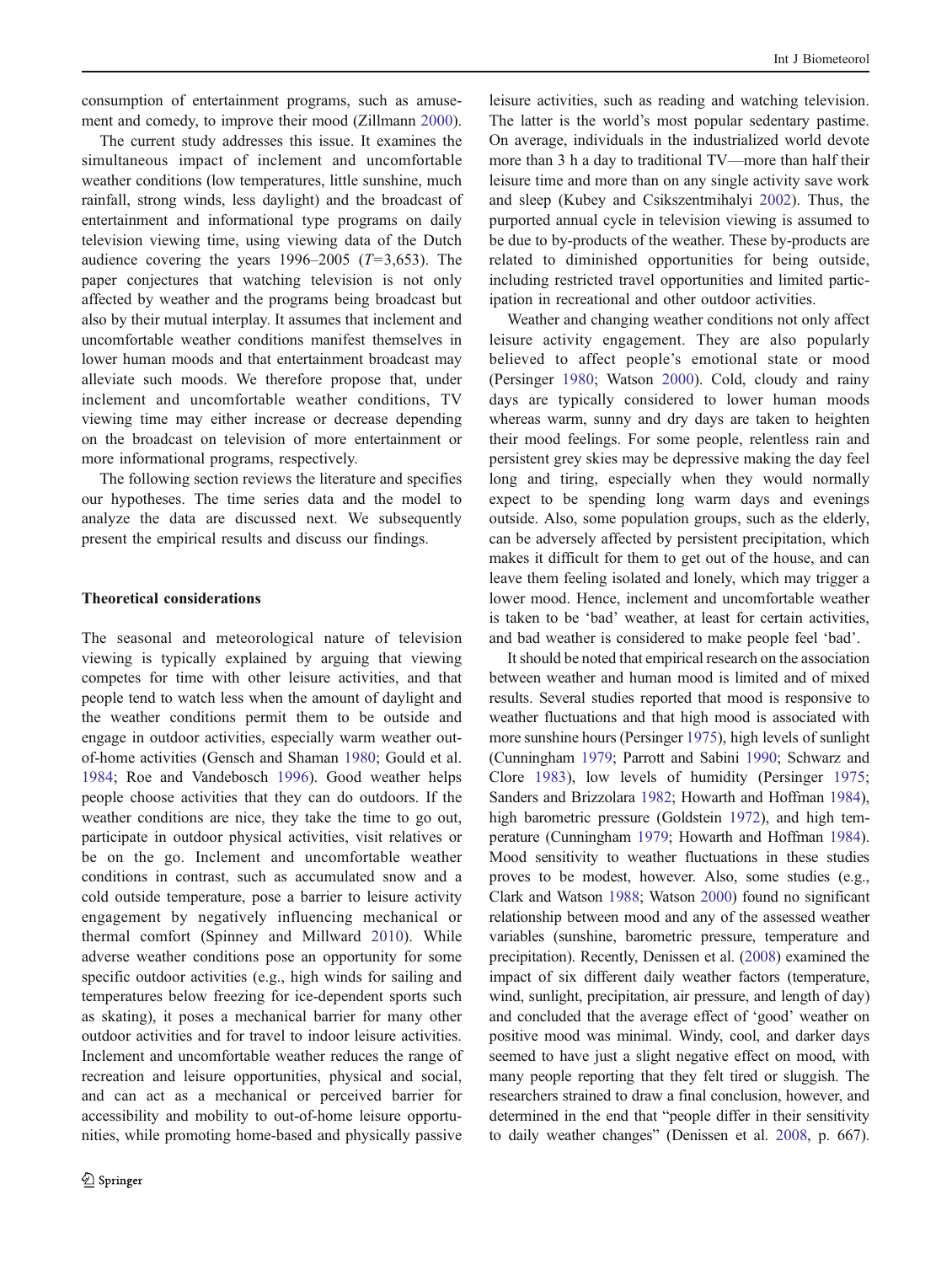This seems to corroborate the findings reported by Barnston [\(1988\)](#page-9-0), who argued that psychologically troubled people are generally more susceptible to fluctuations in mood stemming from weather conditions than others. Also, the weather's impact on people's mood may vary by season. Keller et al. [\(2005\)](#page-9-0), for example, found that moods do rise with higher temperature, but only in spring. And even during the spring, only people who spend time outside in the sun are likely to be measurably happier. These results are consistent with findings on seasonal affective disorder, a condition where depressions in fall and winter alternate with non-depressed periods in spring and summer (Rosenthal [2005\)](#page-9-0), and suggest that pleasant weather (i.e., longer days with more sunlight) improves mood and broadens cognition in the spring because people have been deprived of such weather during the winter (Ennis and McConville [2004\)](#page-9-0).

Several experimental studies have shown that people typically choose activities in such a way as to maintain good moods (Isen and Levin [1972;](#page-9-0) Isen and Simmonds [1978\)](#page-9-0). Moreover, those in lower mood engage in various pleasure-producing activities to self-regulate their mood to comfortable levels or to keep them from getting worse (Morris and Reilly [1987;](#page-9-0) Thayer et al. [1994](#page-9-0); Parkinson et al. [1996](#page-9-0)). One possible device for self-regulating mood is distraction, i.e., the redirection of attention away from some disturbing stimulus, and one of the most readily available sources of distraction and escape in modern society is watching television (Morris and Reilly [1987](#page-9-0); Thayer et al. [1994\)](#page-9-0).

This conjecture ties in well with mood management theory proposed by Zillmann [\(1988](#page-9-0)). His theory posits that television consumption is capable of altering mood states and that the selection of specific media content categories for consumption serves the optimization of mood. According to mood management theory, entertainment programs bring about mood change more effectively than do information programs (Zillmann [1988](#page-9-0)). People who suffer from lower mood therefore typically refrain from exposure to informational programs such as news and documentaries and resort to the consumption of entertainment programs, such as comedy, as it makes them feel better (Anderson et al. [1996](#page-9-0); Zillmann [2000\)](#page-9-0). Mood management through television consumption is most apparent in situations where people have little influence over the conditions that foster lower moods, such as poor weather conditions. Individuals who cannot alter the circumstances that put them in lower moods are likely to choose mood enhancers such as cheerful entertainment programs (Zillmann [1988\)](#page-9-0). They, so to speak, watch their troubled moods away (Moskalenko and Heine [2007\)](#page-9-0).

Taken together, we propose a specific interaction between weather and program content and its effect upon television viewing time. We assume that inclement and

uncomfortable weather conditions manifest themselves in lower human moods. People who suffer from such moods turn on the television to cheer themselves up and seek appropriate positive stimuli in the television program offerings available to them (Finn and Gorr [1988](#page-9-0)). They typically turn to entertainment as it holds greater promise of improving such mood than do informational programs. We therefore hypothesize that people spend more time watching television if inclement and uncomfortable weather conditions (low temperatures, little sunshine, much precipitation, strong winds, little daylight) coincide with more broadcast time for entertainment programs (i.e., amusement, fiction, sports, children's television, and music). Relatedly, we also predict that they spend less time watching television if the same weather conditions coincide with more broadcast time for informational programs (i.e., news, serious information and education).

To test these hypotheses, we use aggregate time series data on daily television viewing time of the Dutch audience. Given the aggregate data available to us, we are unable to empirically examine the mediating role of human mood in the effect of weather on television viewing. Instead, mood and mood management theory are used as a heuristic tool to link weather and program airtime to particular changes in TV viewing time. We test the value of this theory and the efficacy of the predictions it provides.

In addition to annual peaks and valleys in television viewing, there are other significant cycles and trends. In the Netherlands, as in many other countries, viewing peaks on Sunday and hits bottom on Thursday (Peeters et al. [2005\)](#page-9-0), and under normal conditions, this weekly pattern is repeated over time. The intra-weekly cycle is the result of social factors affecting the demand for television, such as the amount of leisure time, but it is also partly due to television itself (Gensch and Shaman [1980](#page-9-0)). The horizontal programming by network schedulers requires viewers to watch television series and programs at fixed 7-day time slots. Moreover, the amount of broadcast airtime has a cyclic pattern too, with lower amounts of daily airtime on weekdays compared to the weekend, and most broadcast airtime transmitted on Sunday. The same supply and demand effects cause viewing time to peak on national holidays and breaks and on special occasions when onetime happenings or recurrent (e.g., sports) events take place. Also, the television program content cycle in network scheduling has an annual cycle in that attractive new programs (popular series and films) are broadcast in fall and winter, and less attractive end-of-season older programs (repeats and reruns) in spring and summer. Finally, there is a secular upward trend in television viewing time over the years due to, amongst others, the increase in channels and platforms and the resulting expanded range of television airtime, the increase in leisure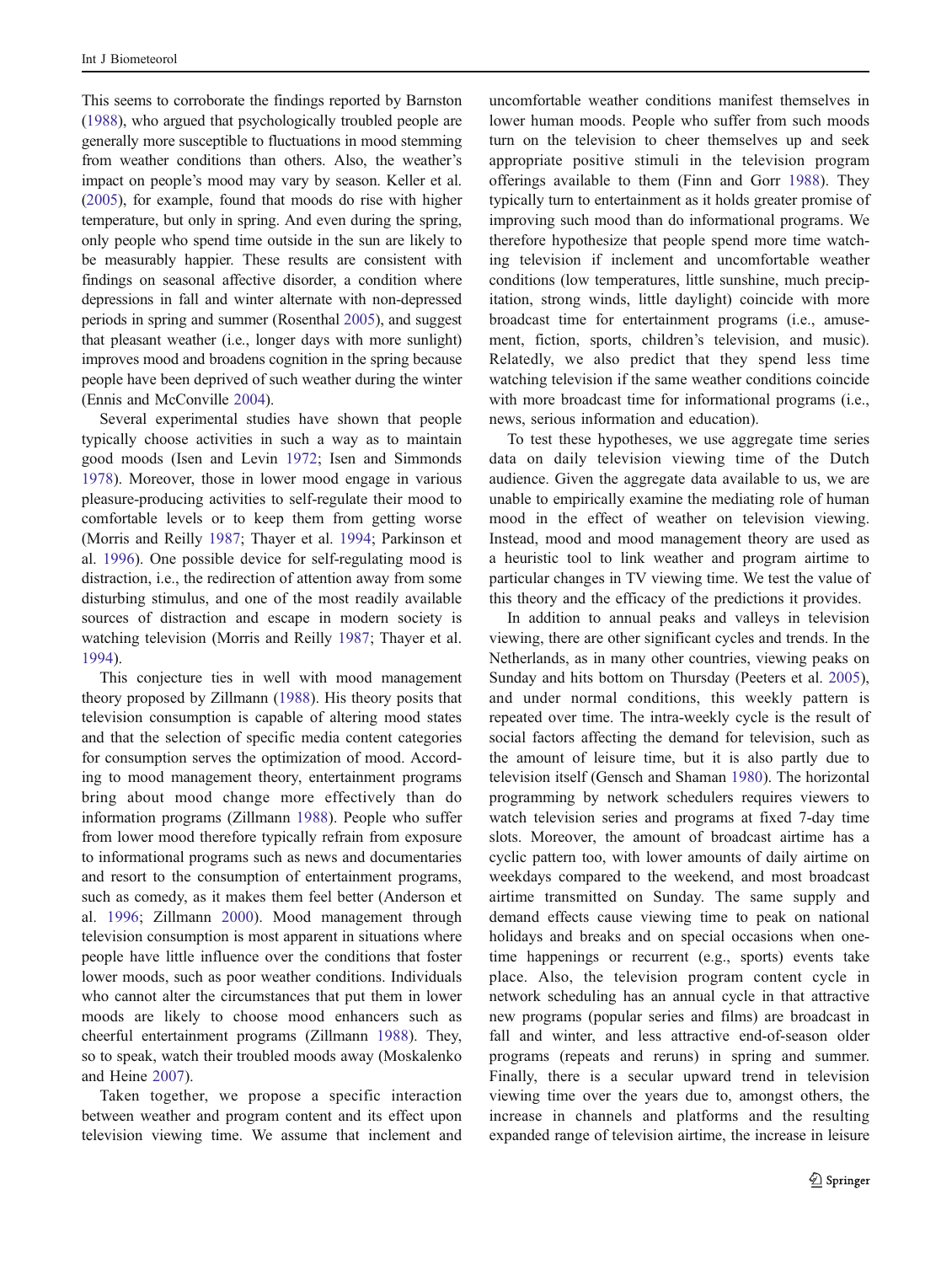time, the diffusion of television technology innovations, and the alteration of everyday use of time. The model we use in this study takes these cyclical patterns, high viewing days and upward trend into account.

## Data and model

The analysis presented here uses Dutch television viewing figures and official weather statistics, matched with data on various societal events. The viewing time statistics are based on telemetric viewing data obtained from an audience panel maintained by GfK Intomart for the SKO (Stichting KijkOnderzoek), the main provider of telemetric viewing data in the Netherlands. The panel has about 1,240 households with about 2,700 individuals and is taken to be representative of the Dutch population aged 6 and over (Peeters et al. [2005\)](#page-9-0). The dependent variable is daily mean viewing time of the average household recorded in minutes per television day (i.e., 2.00 am to 2.00 am next day) and covers a period of 3,653 days from 1 January 1996 to 31 December 2005. The variable registers the amount of time actually watched and not, for example, the time television sets are turned on. The measurement is restricted to the audience of the major Dutch television channels and excludes special interest networks. The leading channels have a total market share of approximately 80% and they broadcast a wide range of television programs aimed at the Dutch language audience. Excluding 2 days with exceptionally high viewing figures (i.e., 4 January 1997 and 2 February 2002), daily mean viewing time ranged from 84.8 to 288.5 min, with a mean of 169.2 (SD 31.3). Figure 1 displays the day-to-day variation in viewing time over the 10-year data collection period.

The series has both a seasonal pattern, reaching its maximum at the turn of the year and minimum in week 31 (i.e., when July turns into August), and an upward trend, increasing from an average of 152.9 min in 1996 to an average of 194.6 min in 2005. The seasonal variations, with peaks about 23% higher than the annual average and troughs 26% lower, are seen to be much larger than the year-to-year shifts of approximately 4%. A visual inspection of the plot also indicates that there are many aberrant days with large amount of viewing time. Most obvious are 4 January 1997 (403.0 min)—when all day live coverage of the Frisian 11-cities ice skating tour started at the break of day—and 2 February 2002 (308.1 min)—when many Dutch citizens were watching the wedding ceremony of Prince Willem-Alexander and Princess Maxima on live television.

The official weather statistics for the Netherlands were obtained from the Royal Dutch Meteorological Institute, based on daily observations of ten weather stations across the country for the period 1996–2005. The measurements used here concern the 10-weather-station averages and include daily mean temperature in degrees Celsius, the fraction of maximum possible sunshine duration in percentages, the daily mean wind velocity in meters per second, and the daily precipitation amount in millimeters. The daily mean outside temperature ranged from −12.1 to 25.8°C  $(10.3-78.5^{\circ}F)$  with a mean of  $10.3^{\circ}C$  (SD 6.2). The fraction of maximum possible sunshine duration ranged from 0 to



Fig. 1 Daily mean television viewing time 1996–2005 (minutes per day)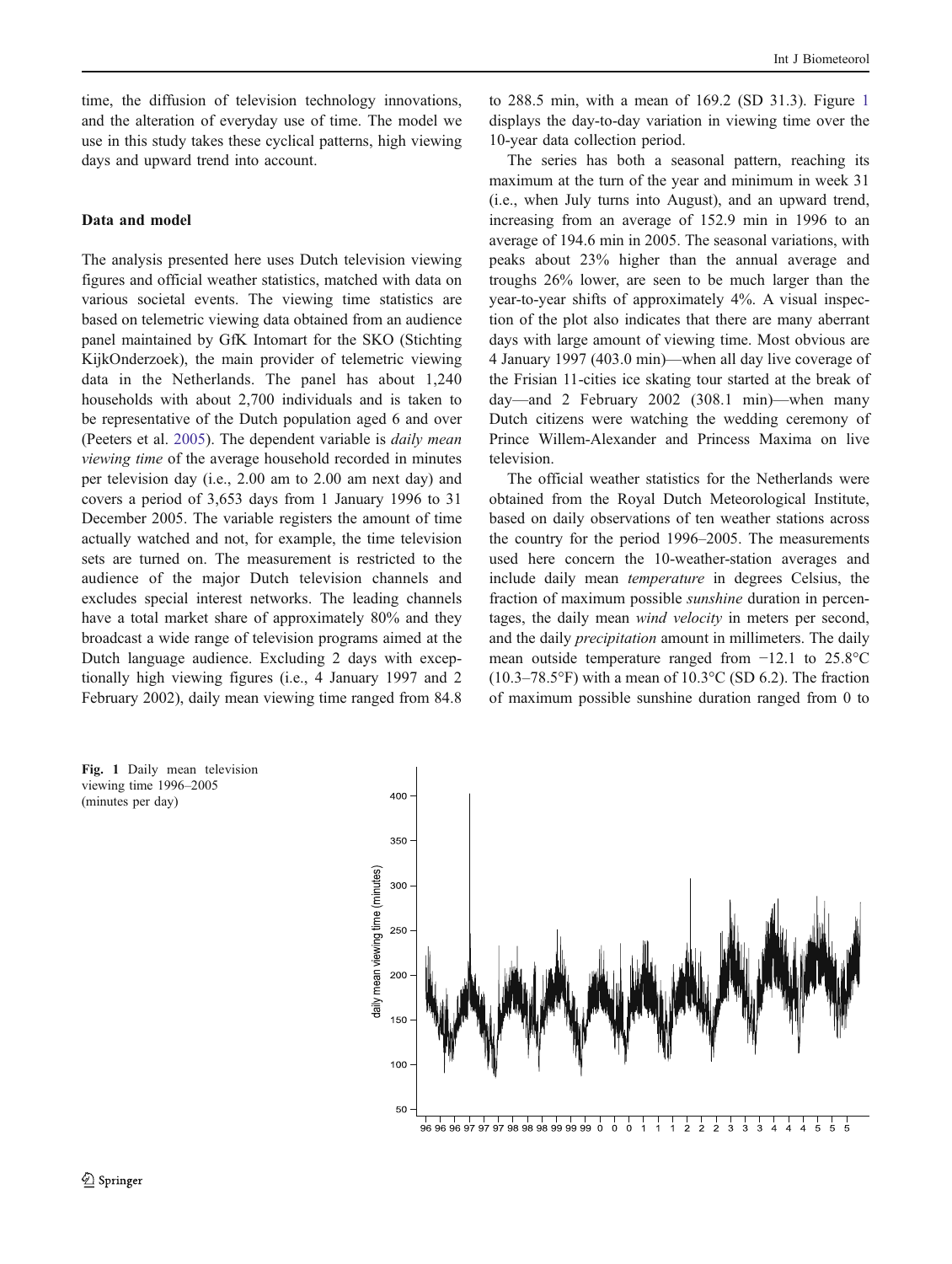93.3%, with a mean of 36.3% (SD 26.2). The daily mean wind velocity ranged from 1.3 to 13.2 m/s (mean 4.5, SD 1.9) and daily precipitation had a range of 0 to 31.8 mm (mean 2.3, SD 3.5). In addition, photoperiod was obtained as the time from sunrise to sunset in minutes, using the geographical center of the Netherlands as reference point. Whereas sunshine taps day-to-day fluctuations in the weather, photoperiod is determined by calendar date and latitude. Photoperiod ranged from 584 to 1,124 min (mean 856, SD 184) per day. The variable included in the analysis is photoperiod divided by 60.

To examine the effects of program type broadcast, the analysis includes the daily program type duration using data collected by MediaXim. The complete range of program categories was divided into two program types: informational programs (i.e., news, serious information and education programs) and entertainment programs (i.e., amusement, fiction, sports, children's television and music). We computed the duration of the two program types in minutes per day for all channels taken together. The number of channels—rising from 7 in 1996 to 10 in 2005—is used as a control variable as it affects the total amount of airtime. Daily program type duration potentially ranges from 0 to 14,400 (24 h  $\times$  60 min  $\times$  max. 10 channels) min. Informational program duration ranged from 845 to 6,475 min (mean 2,947, SD 872) and entertainment had a range of 1,980–6,241 min per day (mean 3,605, SD 666). Hence, during the period 1996–2005, the menu of an average television day had 44% informational and 56% entertainment programs. Obviously, some single days were strongly dominated by entertainment and others by information broadcasts. As an example of the latter, on 11 and 12 September 2001, informational programs reporting on the World Trade Center attack occupied more than 74% of the total airtime of all (at that time 9) channels taken together. There are intra-week and intra-semi-annual variations in the airtime of some program categories. Saturday is a top broadcasting day for information and Sunday is a weekly peak for sports and music entertainment. A top broadcasting day for sports entertainment is when, on a Sunday, different games or major tournaments take place simultaneously. Also, the airtime of informational programs has a semi-annual cycle, reaching its lowest points in January and July and its highest points in April and October/November. This cyclic pattern is a mirror image of the seasonal variation in entertainment airtime.

During the decade considered here, various regular and irregular, one-time and recurrent societal events occurred that had a substantial effect on the amount of television viewing. Based on a preliminary analysis of the television viewing data, 58 (1-day and multiple-day) event variables were designed using various data resources (e.g., printed and electronic newspapers, yearbooks, and encyclopedia).

An overview of the events is presented in [Appendix.](#page-8-0) Altogether, the variables register a total number of 1,912 events that may be categorized into sports (87.8%), national holidays and breaks (5.2%), social, cultural and natural events (3.8%), Dutch Royal house events (1.6%), deaths and funerals of celebrities excluding Royal house (0.7%), political (0.4%) and media-related events (0.3%). The 1,912 events occurred on 1,538 days (42.1%), and the annual number of events ranged from 138 (2003) to 164 (1998 and 2000), with a mean of 154 (SD 9) events per annum.

The time series regression model we use has a linear deterministic time *trend* term *t*, divided by 1,000, to capture the upward secular trend in viewing and the time harmonic regressor variables  $cos2πt/n$  and  $sin2πt/n$  to capture intrayear ( $n=365$ ), intra-semi-annual ( $n=183$ ), and intra-week  $(n=7)$  variations. The model includes interaction terms of the weather variables (excluding photoperiod) and the annual harmonic variable, as the weather effects are supposed to be smaller in the winter than they are in the summer. It also includes interaction terms of program duration and the intra-semi-annual and intra-week harmonic variables, as the effect of program duration may vary across day of the year and day of the week. To examine the interplay between weather and program type broadcast, we include interaction terms that relate elements of the weather to the duration of entertainment and informational broadcast. For example, we incorporate the interaction variable temperature  $\times$  entertainment program. Terms were added to incorporate the effect of TV viewing the day before three high viewing days (i.e., Queens Day on 30 April 30 (except 29 April 2000), the Frisian ice skating tour on 4 January 1997, and the Royal wedding ceremony on 2 February 2002), and the day after the daylight saving time start date and the World Trade Center attack on 11 September 2001. Finally, the regression model includes lags of the dependent variable daily mean viewing time. They are incorporated because television habits are rhythmic and consist of viewing patterns that are repeated over time. Based on time series diagnostic tests, we added 14 autoregressive terms, labeled routine viewing, implying that TV viewing time is affected by people's viewing behavior during the past two weeks.

#### Analysis and results

Four sets of variables are proposed to explain the process that moves viewers through the aggregate annual cycle: deterministic terms, routing viewing, weather and program type duration. To examine the main effects of these variables a regression model was applied to the data, excluding the interactions of weather, program type duration and seasonality. The results are presented in Table [1](#page-5-0).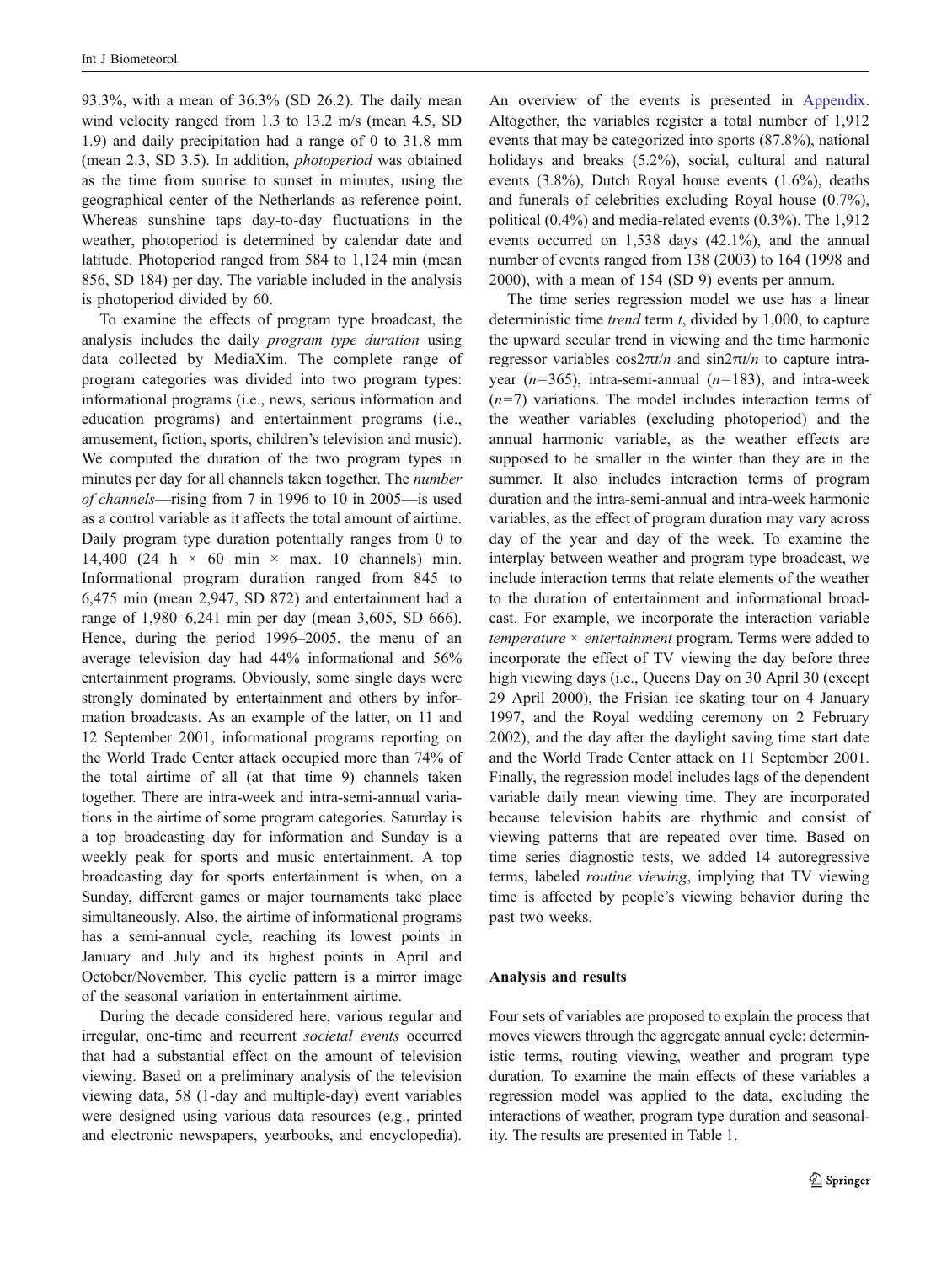<span id="page-5-0"></span>Table 1 Parameter estimate deterministic terms, routine viewing (selected autoregressively) lags), weather and program duration (divided by 60) in model including societal ev but excluding weather-progr type duration interaction ter (adjusted  $R^2$  = .900)

Societal event parameters are not reported. The annual harmonic variables are not included in the model as cos 365 is almost perfectly correlated with the solar photoperiod (Pearson's  $r=-.989$ 

 $*_{p}$  < .01

|                                                | Unstandardized | Standardized   |          |
|------------------------------------------------|----------------|----------------|----------|
|                                                | Estimate       | Standard error | Estimate |
| Deterministic terms                            |                |                |          |
| Intercept                                      | 92.306*        | 5.333          |          |
| Trend $(t/10^3)$                               | 7.832*         | .578           | .260     |
| $Cos2\pi t/183$                                | $-2.308*$      | .282           | $-.051$  |
| $\sin 2\pi t/183$                              | $-.194$        | .253           | $-.004$  |
| $Cos2\pi t/7$                                  | 3.840*         | .488           | .086     |
| $\sin 2\pi t/7$                                | $-2.639*$      | .467           | $-.059$  |
| Routine viewing (selected autoregressive lags) |                |                |          |
| Viewing time yesterday                         | $.262*$        | .013           | .262     |
| Day before yesterday                           | $.054*$        | .012           | .054     |
| Same day 1 week ago                            | $.245*$        | .013           | .244     |
| Same day 2 weeks ago                           | $.162*$        | .012           | .161     |
| Weather                                        |                |                |          |
| Temperature                                    | $-1.039*$      | .053           | $-.203$  |
| Sunshine                                       | $-.159*$       | .007           | $-.132$  |
| Precipitation                                  | $.573*$        | .056           | .064     |
| Wind velocity                                  | $.826*$        | .101           | .051     |
| Photoperiod                                    | $-.433*$       | .093           | $-.042$  |
| Program type duration                          |                |                |          |
| Entertainment                                  | $.318*$        | .033           | .111     |
| Informational                                  | $.074*$        | .027           | .034     |

The estimates of the deterministic terms indicate a steady upward trend in daily mean viewing from 1996 onwards and the presence of both a semi-annual and a weekly cycle. As can be seen, TV viewing is strongly affected by yesterday's viewing and the amount of time watched 1 week and 2 weeks ago. This finding corroborates the assumption that people tend to develop television program loyalty and a preference for particular programs in a given time slot. The four meteorological variables included in the model and the seasonal photoperiod all have a statistically significant effect on TV viewing time. Consistent with previous research in other countries, viewers tend to watch more television if the days get colder, cloudier and wetter, the winds stronger and the nights longer. Although the weather variables and seasonal daylight all significantly affect television viewing, according to the standardized regression coefficients shown in Table 1, the most important meteorological variables promoting sedentary TV time are outside temperature and the amount of sunshine reaching the earth. The colder the temperature and the less the sun shines, the longer the Dutch audience watches television. Also, the more airtime allotted for broadcasts in general, and entertainment programs in particular, the more time people spend watching television. Together the variables incorporated in the main effect model, including the social event indicators, explain a substantial proportion of the variation in daily television viewing (adj.  $R^2$ =0.900).

To further examine the importance of the predictor variables, the drop in  $R^2$  value was obtained when a variable or set of variables is omitted from the reference model. The full model including interaction terms was used as reference model for the variables comprising societal events, routine viewing and trend. For weather, seasonality and program type duration the reference model excluded the interaction terms of the variable involved. The findings, sorted by drop in  $R^2$  $R^2$  value, are shown in Table 2.

As can be seen, the most substantial reductions in  $R^2$  occur when removing the variables societal events, routine viewing and weather. The removal of the (58) societal event variables from the full model is accompanied by the largest drop in model fit, reducing the overall adjusted  $R^2$  by 6.76% from 0.915 to 0.853. Marked drops in  $R^2$  also occur if routine viewing behavior (i.e., the set of 14 autoregressive lags) and the weather parameters (temperature, sunshine, precipitation and wind velocity) are excluded from the regression model. The latter finding supports the thesis that sedentary television viewing habits are strongly affected by the weather. From a statistical model fit perspective, the fourth most important set of variables concerns the interaction of weather and program type duration. This result supports the suggestion that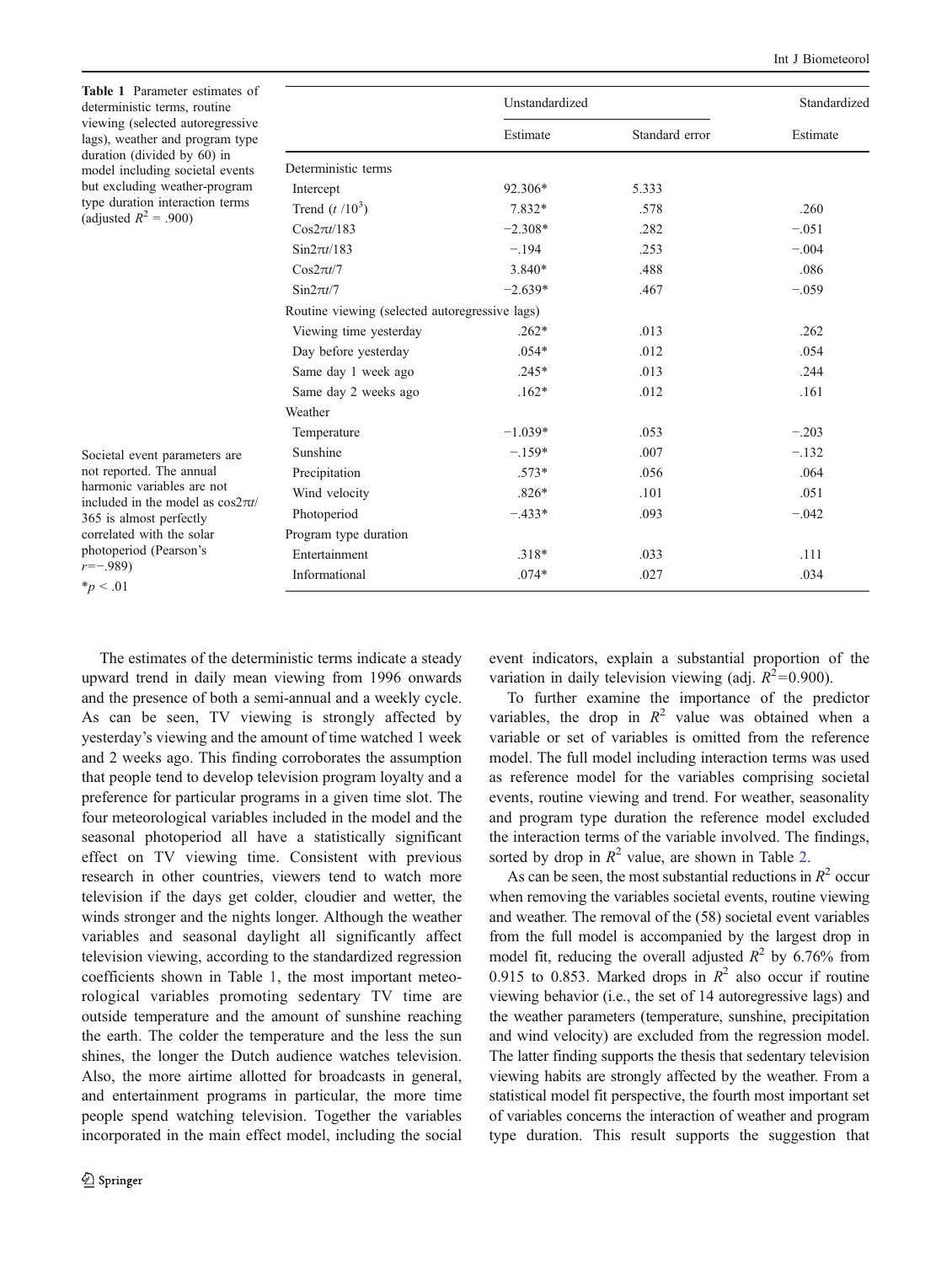<span id="page-6-0"></span>

|  | <b>Table 2</b> Percentage drop in adjusted $R^2$ if terms are omitted from reference model <sup>a</sup> |  |  |  |  |  |  |  |  |
|--|---------------------------------------------------------------------------------------------------------|--|--|--|--|--|--|--|--|
|--|---------------------------------------------------------------------------------------------------------|--|--|--|--|--|--|--|--|

| Terms                                                        | Adj. $R^2$ reference model | Adj. $R^2$ if terms omitted | $% \Delta$ |
|--------------------------------------------------------------|----------------------------|-----------------------------|------------|
| Societal events                                              | .915                       | .853                        | 6.76       |
| Routine viewing                                              | .915                       | .876                        | 4.22       |
| Weather                                                      | .907                       | .869                        | 4.13       |
| Weather $\times$ program type duration                       | .915                       | .909                        | .60        |
| Trend                                                        | .915                       | .911                        | .48        |
| Weather $\times$ intra-year seasonality                      | .915                       | .911                        | .42        |
| Intra-week seasonality                                       | .912                       | .908                        | .41        |
| Program type duration $\times$ intra-week seasonality        | .915                       | .912                        | .37        |
| Program type duration                                        | .907                       | .904                        | .31        |
| Intra-year seasonality                                       | .909                       | .908                        | .12        |
| Program type duration $\times$ intra-semi-annual seasonality | .915                       | .915                        | .05        |
| Intra-semi-annual seasonality                                | .915                       | .914                        | .02        |

<sup>a</sup> Reference model is either full model or model excluding interaction terms

watching television is not only affected by weather and program broadcast but also by their mutual interplay. The simultaneous impact of weather and program type duration is even more important than trend and seasonality in explaining aggregate viewing time. Table 3 presents the parameter estimates of the weather and program type duration interactions.

The most substantial interactions involve the weather variables temperature, sunshine and wind velocity. The figures indicate that the negative effects of temperature and sunshine on TV viewing and the positive effect of wind velocity increase with increasing airtime allotted to entertainment. This finding, conversely, implies that the daily mean viewing time of the average Dutch household increases if the days get colder, cloudier and windier and that this increase becomes larger with increasing amounts of airtime allocated to entertainment. The significant interactions of temperature, sunshine and the duration of informational television programs turn out to be positive. This indicates that the more airtime allotted to informational programs the larger the increase (decrease) in television viewing time if the days get warmer and sunnier (colder and cloudier). Together, these findings may be taken as indirect evidence in support of mood management theory. If the weather conditions deteriorate, people increasingly resort to the consumption of entertainment programs and refrain from exposure to informational programs, to improve their weather-induced lower moods or to keep them from getting worse.

To explore the differences in TV viewing, we obtained the fitted values of daily viewing time for selected values of temperature (in °C) and program duration (in min), holding the other variables constant at their means. Table [4](#page-7-0) gives the results.

| Weather                | Program type  | Unstandardized |                | Standardized |  |
|------------------------|---------------|----------------|----------------|--------------|--|
|                        |               | Estimate       | Standard error | Estimate     |  |
| Temperature $\times$   | Entertainment | $-.277*$       | .064           | $-.214$      |  |
|                        | Informational | $.205*$        | .049           | .129         |  |
| Sunshine $\times$      | Entertainment | $-.083*$       | .011           | $-.260$      |  |
|                        | Informational | $.032*$        | .008           | .089         |  |
| Precipitation $\times$ | Entertainment | $-.082$        | .083           | $-.034$      |  |
|                        | Informational | .076           | .070           | .026         |  |
| Wind velocity $\times$ | Entertainment | $.418*$        | .146           | .100         |  |
|                        | Informational | $-.221$        | .118           | $-.050$      |  |
| Photoperiod $\times$   | Entertainment | $-.089$        | .133           | $-.042$      |  |
|                        | Informational | $-.046$        | .104           | $-.021$      |  |

Table 3 Parameter estimates of weather (including photoperiod) and program type duration (divided by  $10^3$ ) interactions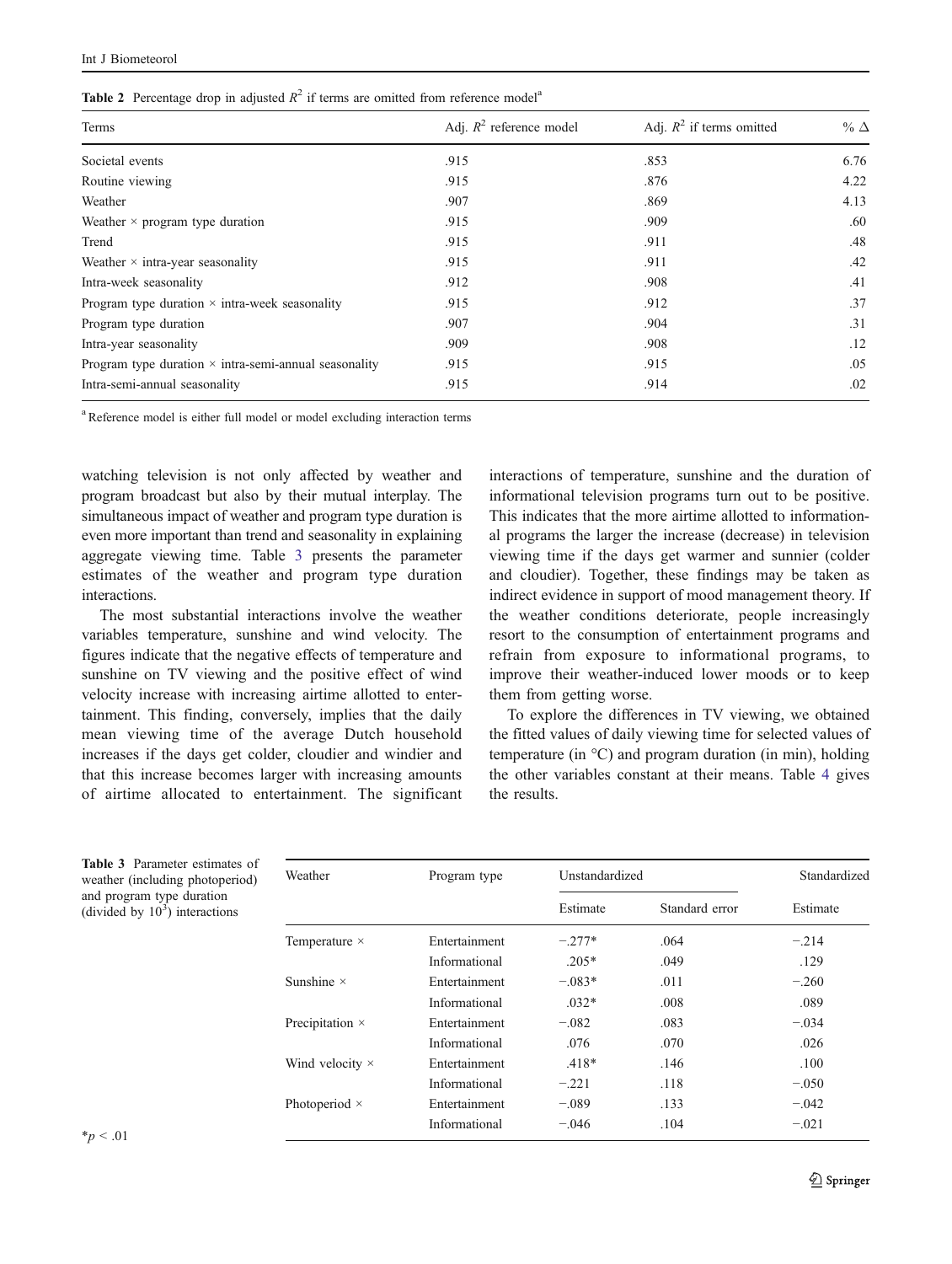<span id="page-7-0"></span>Overall, people tend to spend more time watching television if the outside temperature decreases. If temperature drops from 20 to −10°C and entertainment broadcast comprises 2,000 min, the average daily viewing time increases about half an hour from 146.1 to 176.4 min. This increase in TV viewing is substantially larger, namely almost 1 h, if 5,000 airtime minutes are allotted to entertainment. Hence, people spend more time watching television if decreasing temperatures coincide with larger amounts of entertainment broadcast. Things are quite different, however, when it comes to informational broadcast. There is hardly any difference in viewing time (1.4 min) if the temperature drops from 20 to −10°C and relatively little airtime (2,000 min) is devoted to information. However, if 5,000 airtime minutes are allotted to informational broadcast and temperature drops from 20 to  $-10$ °C, viewing time decreases by about 20 min, from 180.3 to 163.2 min per day. This implies that people spend less time watching television if decreasing temperatures coincide with a large amount of broadcast time allocated to information. Also, as can be seen Table 4, if temperatures are low (i.e., −10°C), daily viewing time increases if larger amounts of airtime are allotted to entertainment. It decreases however, albeit slightly, if more airtime is allotted to information. Altogether, the findings presented here strongly corroborate our hypotheses, based on mood management considerations. If the weather conditions deteriorate, people tend to spend more time watching television if a larger share of the airtime is devoted to entertainment. They fail to do so and even tend to watch less television if exposed to more information fare. While the analysis presented here does not directly speak to the question why television viewing should behave in this fashion, at the outset we offered a theoretical explanation

Table 4 Predicted daily mean viewing time (in minutes) by temperature (in °C) and program type duration (in minutes)

| Temperature $(^{\circ}C)$ | Minutes |       |       |  |  |
|---------------------------|---------|-------|-------|--|--|
|                           | 2,000   | 3,500 | 5,000 |  |  |
| Entertainment             |         |       |       |  |  |
| 20                        | 146.1   | 154.7 | 163.2 |  |  |
| 10                        | 156.2   | 169.0 | 181.7 |  |  |
| $\Omega$                  | 166.3   | 183.2 | 200.1 |  |  |
| $-10$                     | 176.4   | 197.4 | 218.5 |  |  |
| Informational             |         |       |       |  |  |
| 20                        | 166.4   | 173.4 | 180.3 |  |  |
| 10                        | 166.9   | 170.7 | 174.6 |  |  |
| $\mathbf{0}$              | 167.3   | 168.1 | 168.9 |  |  |
| $-10$                     | 167.8   | 165.5 | 163.2 |  |  |

for this particular pattern. This explanation leads to the suspicion that the relationship between weather and viewing behavior is mediated by human mood. Inclement and uncomfortable weather is associated with lower human moods and entertainment programs brighten such moods, more than does information fare.

## Conclusion and discussion

This study investigated the effect of various weather measures on television viewing time in the Netherlands for the period 1996–2005. Rather than hypothesizing a direct relationship between weather and TV viewing, this paper attempts to clarify a mechanism that may underlie the relationship via the inclusion of human mood. Several biometeorological studies have related weather to mood (Keller et al. [2005](#page-9-0), Denissen et al. [2008\)](#page-9-0), and various communication studies have suggested a link between mood and media consumption (Zillmann [1988](#page-9-0), [2000\)](#page-9-0). The theoretical perspective that guided the study was that cold, cloudy and rainy days lower human mood and that people in lower mood prefer to watch entertainment programs rather than informative ones. In accordance with these considerations, it is proposed that viewers spend more time watching television if inclement and uncomfortable weather conditions coincide with more airtime for entertainment programs, and that they view less if these weather conditions coincide with more information fare. Our empirical findings support this proposition.

Given our results, behavioral assumptions about how viewers determine when they will watch television may require a subtle change. In models dominated by activity considerations, it is generally assumed that viewers first decide whether they are interested in watching television at a given time rather than engage in outdoor or other indoor activities and subsequently select a TV program on the basis of its content (Gensch and Shaman, [1980;](#page-9-0) Barnett et al. [1991\)](#page-9-0). Models dominated by program content considerations typically assume that viewers first select a program and then organize their non-television activities to permit viewing when the program is broadcast. The findings presented here suggest that the decision-making process which underlies sedentary television viewing is a function of both alternative activities strongly dominated by the weather and TV content. Also, the weather–program interactions indicate that viewers are not passive acceptors of telecasts and that they respond both positively and negatively to program types in terms of viewing time according to biometeorological circumstances.

This research has shown that people spent more time watching television during the winter months than in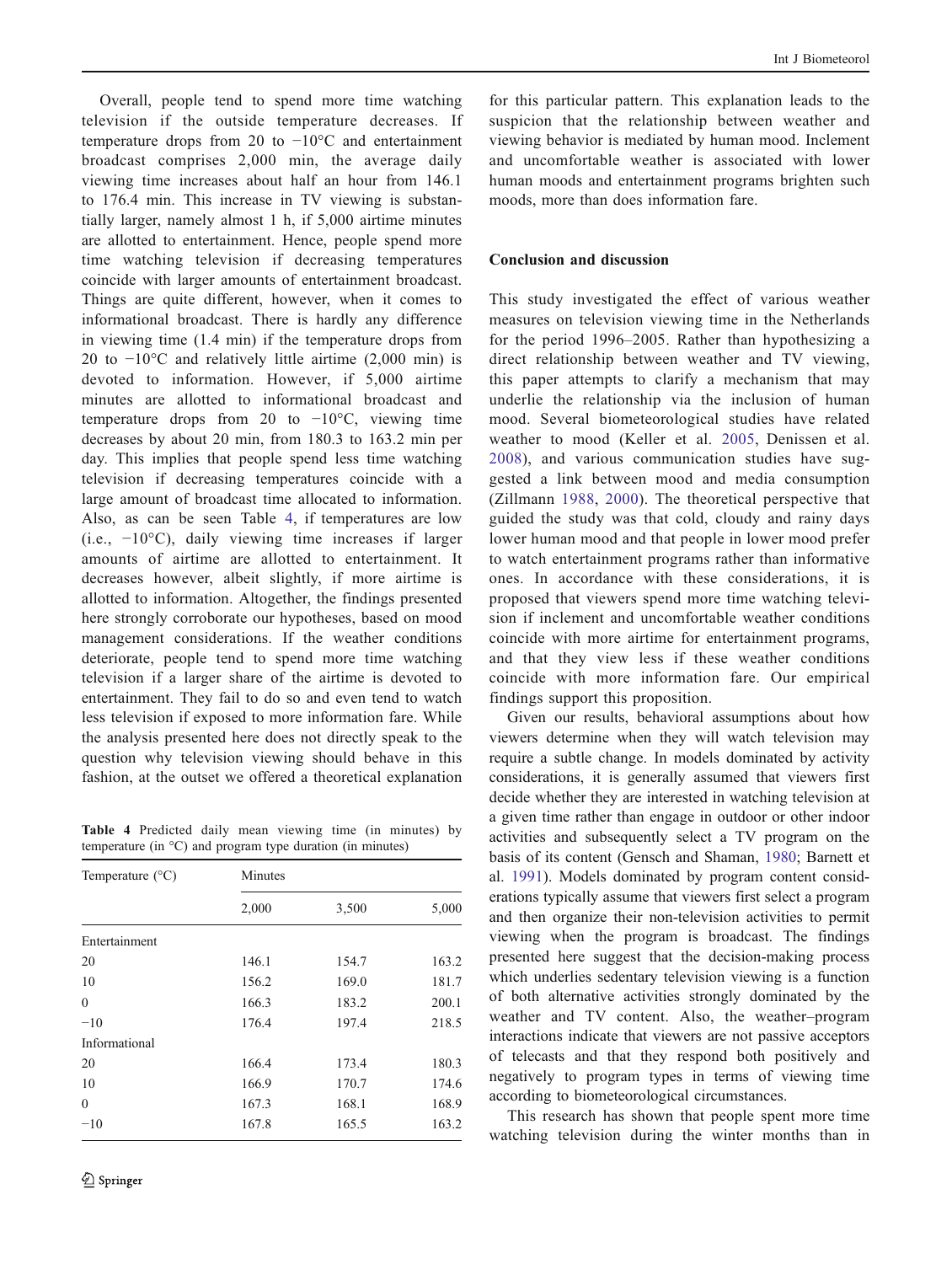<span id="page-8-0"></span>summer, lending credence to the assertion that watching television is in large part a default free-time activity, chosen when other options are unavailable. The study fits nicely with a number of biometeorological studies published over the past several years, suggesting that weather conditions and day length can promote or deter daily physical activity levels and sedentary behavior (Sumukadas et al. [2009](#page-9-0); Spinney and Millward [2010](#page-9-0)). The declines in television viewing from winter to summer are likely to be balanced by higher levels of involvement in outdoor physical activities (Plasqui and Westerterp [2004;](#page-9-0) Tucker and Gilliland [2007;](#page-9-0) Sumukadas et al. [2009](#page-9-0)). For many people, watching television is the predominant leisure-time sedentary behavior, characterized by physical passivity. The effects of physical passivity are evident in the consistent finding of a relationship between quantity of TV time and, for example, diabetes and obesity (Hu et al. [2003](#page-9-0); Kaur [2003;](#page-9-0) Foster et al. [2006\)](#page-9-0) and death from cardiovascular disease (Dunstan et al. [2010](#page-9-0); Wijndaele et al. [2010](#page-9-0)). These epidemiological studies emphasize the importance of reducing prolonged TV viewing (exposure to television and other recreational screen time), in addition to advocating physical activity, to prevent chronic heart disease and to reduce obesity and diabetes. The current study suggests that finding ways to ameliorate the impact of adverse weather conditions may be a fruitful way of reducing sitting time and boosting daily activity levels in people. Obviously, it is not possible to change the weather,

but providing indoor leisure facilities including transportation links during the cold and wet months may foster regular physical activity behaviors year-round.

Among its strengths, this study offered a rigorous test of a robust weather–television program interaction effect on viewing time, using a time series of daily viewing data covering a 10-year period, controlling for a wide array of other variables. Obviously, the study also has limitations. An important one is that it is not possible to ascertain from our data whether weather variability is predictive of human mood. Our conclusions are based on the analysis of aggregate data and there is certainly a need to deliver individual-level evidence for the proposed relationships between weather, mood regulation and television viewing habits using microdata studies. Such studies may also consider other factors to explain why entertainment fare is of greater interest during cold and cloudy weather. For instance, there may also be a social aspect at work, rather than a psychological one, that leads people to get together with family or friends and watch entertainment television together during unpleasant weather simply as a means to congregate.

Open Access This article is distributed under the terms of the Creative Commons Attribution Noncommercial License which permits any noncommercial use, distribution, and reproduction in any medium, provided the original author(s) and source are credited.

#### Appendix

| <b>Table 5</b> Variables used to register $(1,912)$ societal events in the 1996–2005 period |  |
|---------------------------------------------------------------------------------------------|--|
|---------------------------------------------------------------------------------------------|--|

| National holidays and breaks (100):                                                                                                            | Christmas Eve, New Year's Eve, New Year's Day, Easter Sunday, Easter Monday, Ascension Day,<br>Good Friday, Whit Sunday, Whit Monday, Queens Day                                                                                                                                                                                                                                                                                                                                                                                                                                                                                                                                                                                                                                                                                                                                                                                                                                                                                         |
|------------------------------------------------------------------------------------------------------------------------------------------------|------------------------------------------------------------------------------------------------------------------------------------------------------------------------------------------------------------------------------------------------------------------------------------------------------------------------------------------------------------------------------------------------------------------------------------------------------------------------------------------------------------------------------------------------------------------------------------------------------------------------------------------------------------------------------------------------------------------------------------------------------------------------------------------------------------------------------------------------------------------------------------------------------------------------------------------------------------------------------------------------------------------------------------------|
| Social, cultural and natural events (72):                                                                                                      | Mardi Gras, Memorial Day, arrival Saint Nicholas, Eurovision song contest, domino day, Frisian 11-<br>cities ice skating marathon, weather alarm, start and end date daylight saving time, solar eclipse                                                                                                                                                                                                                                                                                                                                                                                                                                                                                                                                                                                                                                                                                                                                                                                                                                 |
| Royal Dutch house events (32):                                                                                                                 | Wedding day Prince Willem-Alexander and Princess Maxima, funerals of Prince Claus, Princess<br>Juliana and Prince Bernhard, Royal family birth, other weddings, jubilee, broadcasted interviews,<br>other royal family events                                                                                                                                                                                                                                                                                                                                                                                                                                                                                                                                                                                                                                                                                                                                                                                                            |
| Death and funeral of celebrities<br>(excluding Royal Dutch family) (14):                                                                       | Death Diana Princess of Wales, funeral Diana Princess of Wales, death Dutch celebrity, funeral<br>Dutch celebrity                                                                                                                                                                                                                                                                                                                                                                                                                                                                                                                                                                                                                                                                                                                                                                                                                                                                                                                        |
| Political events (8):                                                                                                                          | Dutch national election second chamber, fall Dutch government, visit US president Bush to the<br>Netherlands, arrest Saddam Hussein, 9/11 2001 WTC attack                                                                                                                                                                                                                                                                                                                                                                                                                                                                                                                                                                                                                                                                                                                                                                                                                                                                                |
| Media-related events (6):                                                                                                                      | Fifty years Dutch television, Live8, major TV aid programs                                                                                                                                                                                                                                                                                                                                                                                                                                                                                                                                                                                                                                                                                                                                                                                                                                                                                                                                                                               |
| Sport events $(1,680)$ , including soccer<br>$(1,335)$ , cycling $(168)$ , ice skating $(83)$ ,<br>other Olympic games $(84)$ , darts $(10)$ : | Number of soccer matches in national league, home/abroad national league match between Ajax,<br>Feyenoord and PSV, number of soccer matches in national cup, home/abroad national cup match<br>between Ajax, Feyenoord and PSV, national soccer cup final, Dutch national soccer squad A<br>matches, Dutch national soccer squad world cup qualifications, Dutch national soccer squad world<br>cup finals, Dutch national soccer squad euro cup qualifications, Dutch national soccer squad euro<br>cup finals, UEFA champions league/cup final, number of matches at FIFA world cup and UEFA<br>European football championships, summer Olympic games, winter Olympic games, winter<br>Olympic games skating, winter Olympic games skating men, Tour de France mountain stage,<br>classic road cycle races UCI world cup, road cycle race world championships men elite, skating<br>world all-round championships men and women, skating European all-round championships men<br>and women, world darts championship Embassy/Lake Side |